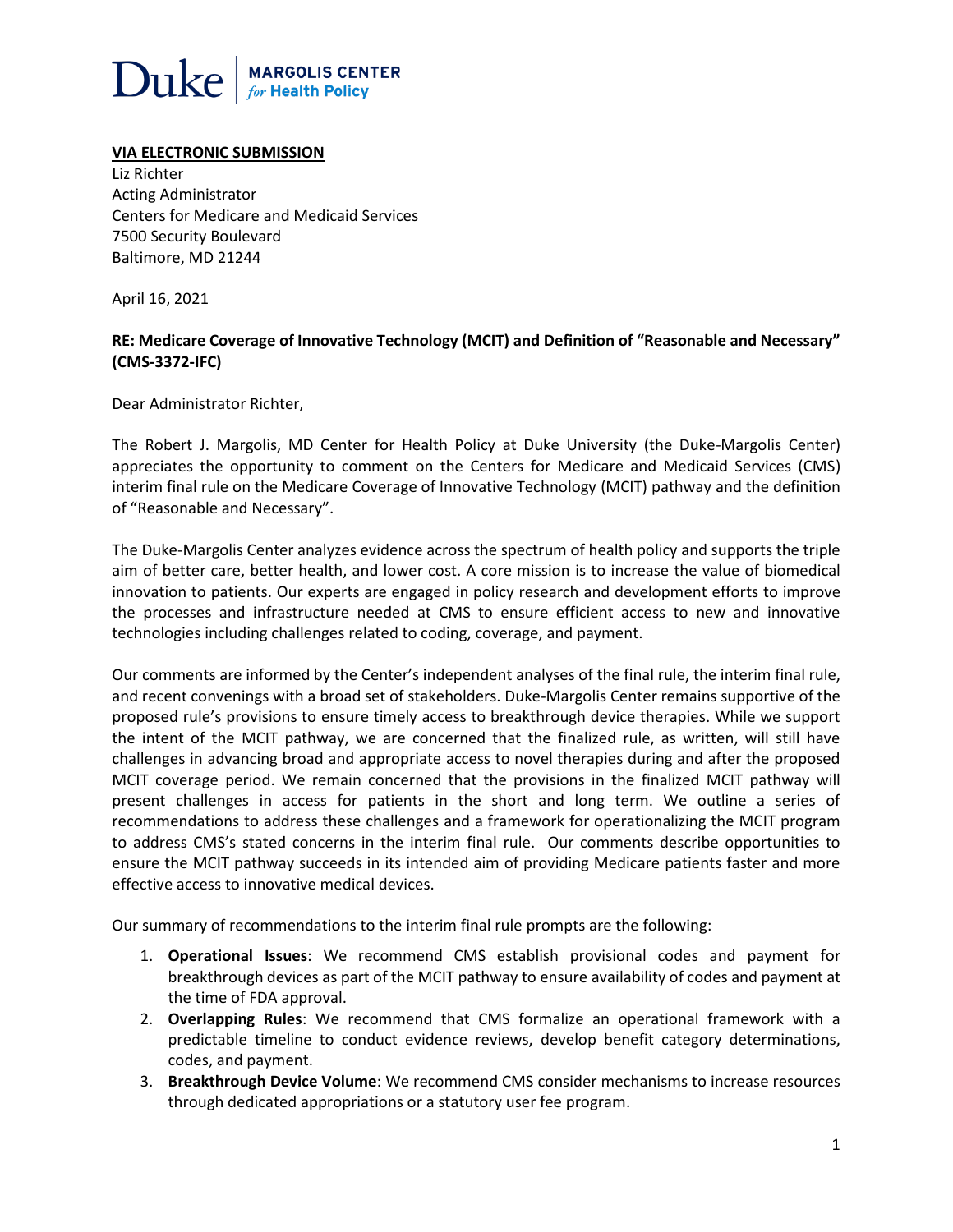- 4. **Medicare Patient Benefit Protection and Other Issues**: We recommend that MCIT coverage is offered to the technological class of the breakthrough device including device iterations and follow-on competitive devices. We recommend that CMS direct an evidence review at the end of MCIT that will determine which coverage route would be most appropriate to ensure the most benefit to Medicare patients.
- 5. **Public Request for a more Detailed Proposal**: We recommend CMS undergo a separate rule making process regarding the provision of codifying "reasonable and necessary" into regulation and adopting commercial coverage policies.
- 6. **Adequacy of Rulemaking Process**: We recommend that CMS amend provisions of the January 2021 rule. We also recommend that CMS delay implementation of MCIT while they go through a separate rule making process on codifying "reasonable and necessary" into regulation.

We believe that the success of the MCIT pathway depends on the extent to which CMS can guide evidence development to ensure long term coverage for the breakthrough devices. We believe CMS are uniquely positioned to provide this guidance. We also recommend guardrails to ensure that the MCIT coverage period doesn't lead to patient harm or disrupt the market. Our comments below detail these recommendations and address CMS's stated concerns in the interim final rule.

# *I. Operational Issues*

As CMS note in the interim final rule, the final rule does not directly address operational issues for newly approved devices. Following Food and Drug Administration (FDA) approval, market access for new devices depends on coding, coverage, and payment. The MCIT pathway obviates the time gap between FDA approval and coverage. It does not address the time gaps of establishing coding and payment. The effective date for a new code and payment for a new device can take anywhere from 6 to 24 months from the time of application depending on the complexity of the technology, its clinical evidence base, and benefit category. Furthermore, the majority of code and payment applications require FDA approval as application criteria. For certain codes, application requirements include peer reviewed clinical literature which may not be available for breakthrough devices.

In the final rule, CMS state that the manufacturer's notification to opt-in to the MCIT pathway would alert CMS to point to resources for coding and payment. They suggest that the transparent process for MCIT would assist manufacturers in developing launch plans earlier so that the four years of coverage could be used more efficiently. Further, CMS recognize that coding and payment may not be available at the time of FDA approval and offer flexibility in the time to start MCIT coverage.

Starting MCIT coverage two years following FDA approval offers manufacturers flexibility to establish coding, payment, and data collection infrastructure. However, it does not meet the goal of the Executive Order (EO) to streamline approval, coverage, and coding processes.<sup>1</sup> Further, it is unlikely that in the span of two years of MCIT coverage, there will be sufficient data collected to meet the evidence thresholds for long term Medicare national coverage. Manufacturers that wait two years to begin MCIT coverage to establish coding and payment will have greater risk of non-coverage or inconsistent coverage across Medicare Administrative Contractor (MAC) jurisdictions.

**We recommend that CMS establish temporary codes and provisional payment for devices that are part of the MCIT pathway to ensure availability of coding and payment at the time of FDA approval.** One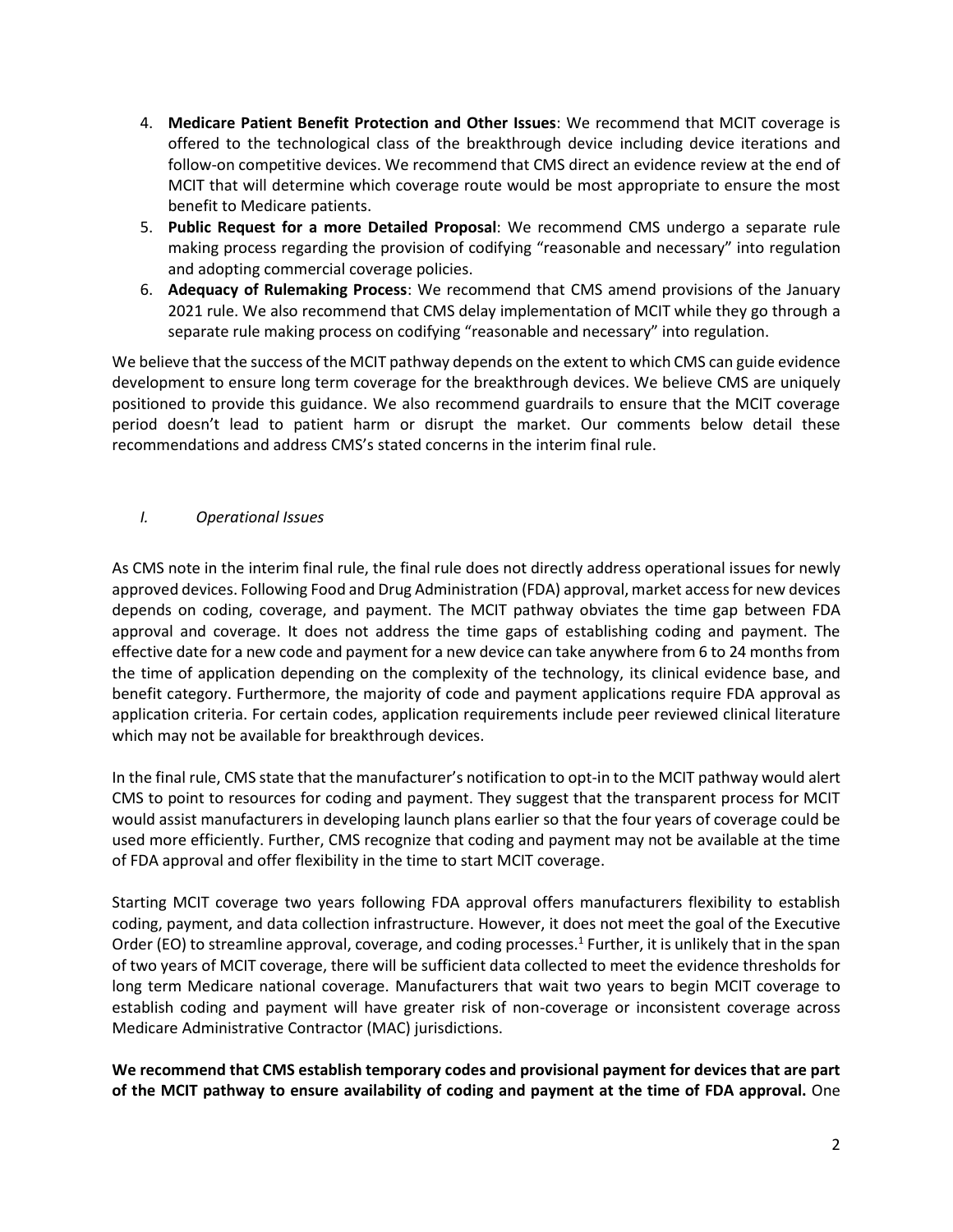option is for CMS to temporarily waive the requirement for FDA clearance in the HCPCS Level II application for breakthrough devices opted in the MCIT pathway. The temporary code would be valid from the time of FDA approval to the end of the MCIT coverage. During the time of MCIT coverage, manufacturers will continue to pursue permanent codes subject to the regular application requirements. Accordingly, CMS can assign provisional payment amounts based on the information provided about the breakthrough device. Temporary codes will allow providers to issue billing claims which can also inform subsequent payment determinations for permanent codes.

# *II. Overlapping Rules*

In the interim final rule, CMS reference a November 4, 2020 proposed rule that outlined a process to establish benefit category determinations for Durable Medical Equipment Prosthetics and Orthotic Supplies (DMEPOS). $<sup>2</sup>$  CMS solicit comments on whether commenters would have raised additional</sup> concerns had there been an opportunity to comment on the DMEPOS and MCIT proposed rules at the same time. We believe an MCIT operational framework can be modeled after the process outlined in the DEMPOS proposed rule and we appreciate the opportunity to comment on the interactions of both rules.

The DEMPOS rule proposes to codify in regulation procedure by which benefit category, coding, and payment determinations are made for new DME items and services. CMS proposed to leverage the HCPCS II code bi-annual application cycle for this process, while acknowledging that public consultations may extend to subsequent application cycles for complex technologies that require more in-depth evidence reviews.

The advantages to this proposed process are that it sets expectations to applicants about the time required to ensure patient access to new DMEPOS items and services. Further, it establishes a process by which CMS can make decisions on elements important to ensure patient access. This process presents a model that can be adapted to facilitate similar evaluations for breakthrough devices in the MCIT pathway. We outline a description of this adapted model which we refer to as the MCIT operational framework:

- 1. Defined time in which a manufacturer opts-in to the MCIT pathway. We recommend that manufacturers notify CMS after finalizing a Clinical Protocol Agreement with the FDA.
	- a. The Clinical Protocol Agreement is an agreement between the FDA and a manufacturer on the protocol of the IDE clinical trial for the breakthrough device, a step unique to the BDP. This agreement will provide CMS with preliminary information with which it can begin to assess appropriate the benefit category for the breakthrough device.
- 2. CMS activities following the opt-in notification:
	- a. Evaluation of the breakthrough device and any preliminary clinical evidence
	- b. Evaluation of the clinical protocol agreement to elucidate expected regulatory review time and expected benefit category. During this this step, CMS can engage with the FDA and the manufacturer to undertake an assessment of the preliminary clinical evidence and clinical context of the breakthrough device. This initial analysis will allow CMS to inform resources and capacity planning to operationalize MCIT coverage.
- 3. Defined points *during the pre-IDE application phase* in which CMS can provide guidance on how to addresses key evidence concerns for Medicare patients in the clinical evidence plan.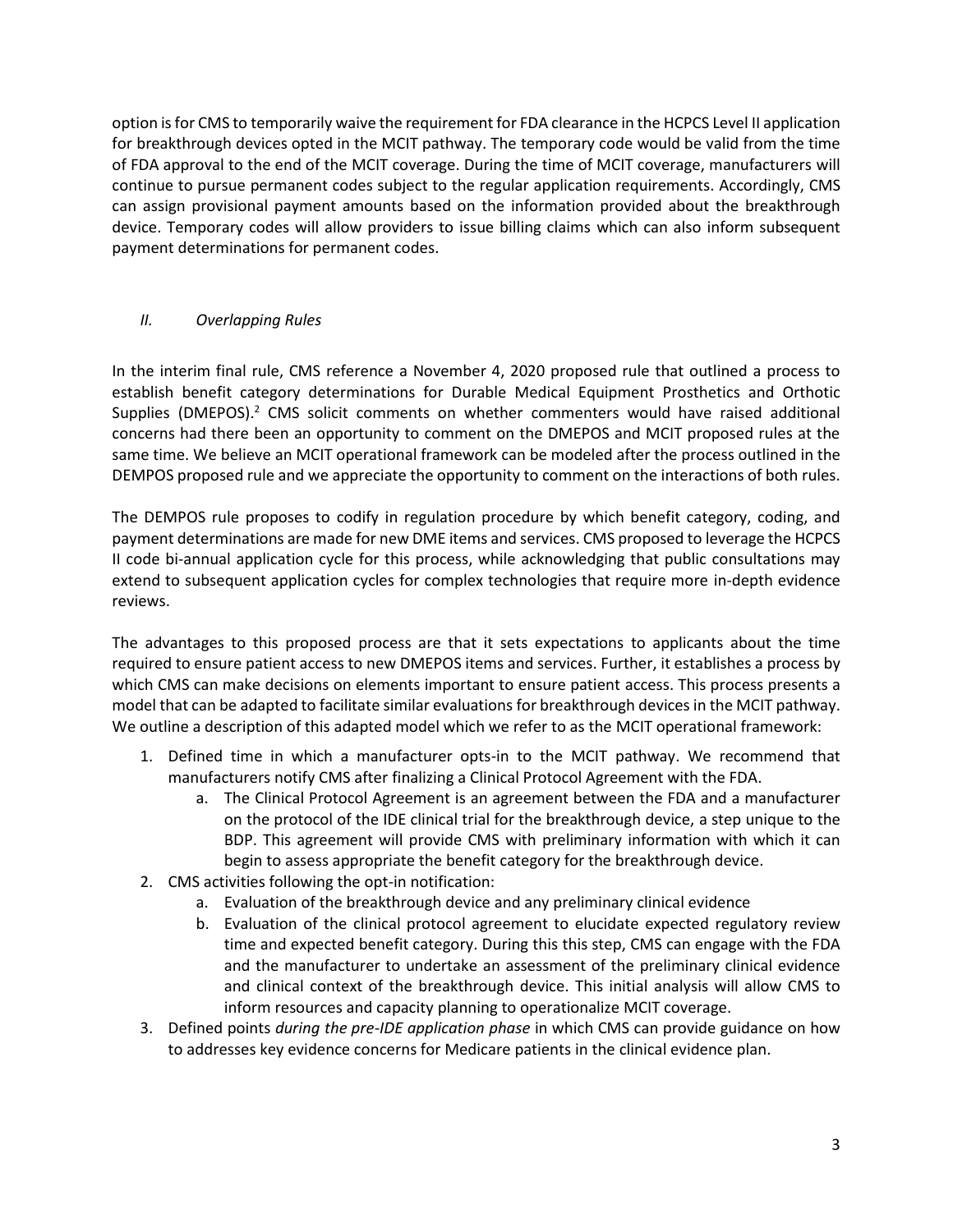CMS can expand existing interactions with manufacturers that request Medicare coverage for IDE studies. We can identify two possible meetings between CMS and a manufacturer that requests Medicare coverage for their IDE study:

- a. In the first meeting, CMS can provide feedback on the preliminary study design to ensure that outcomes relevant to the Medicare population are being addressed. CMS's preliminary evidence review following the opt-in notification can inform these discussions.
- b. A second meeting could focus on the temporary billing codes to facilitate tracking and billing *during* the IDE trial and subsequent MCIT coverage period.
- c. At this point, the manufacturer will have received FDA approval for the IDE trial and submitted a formal request for Medicare coverage for the IDE trial.
- 4. *IDE trial results submission*: We recommend that manufacturers share IDE trial results with CMS at the same time they share them with FDA. FDA can host joint agency meetings. This will allow CMS to provide guidance on evidence development during the MCIT period. CMS can also determine if they need to include guardrails through data collection based on the safety profile of the breakthrough device.
- 5. *MCIT coverage comment period*: As we detail below, we recommend CMS issue coverage to the technological class of the breakthrough device. This will prevent shutting out competition during the four years of MCIT coverage and having inconsistent coverage for follow-on competitive devices post-MCIT. CMS can undertake similar actions as it does with traditional coverage pathways and issue proposed decision memos on the scope of coverage before the start of the MCIT period. CMS can outline the scope of coverage for the technological class, detail expected evidence plans, and, as needed, list data to be collected to ensure patient safety and benefit. A public comment period will give stakeholders, including specialty societies and patient advocates, an opportunity to identify evidence questions most relevant to them.
- 6. Defined junctures *during the MCIT period* in which CMS can provide guidance on ongoing evidence development. CMS can request data reports, similar to FDA post market surveillance reports, that will indicate if evidence being collected is sufficient to satisfy criteria for "reasonable and necessary" for long term coverage, and whether coverage determination will be better suited at the national or local level through MACs. Moreover, this data will inform CMS's guidance to manufacturers on when to request a coverage determination to ensure a seamless transition of coverage after MCIT.

The MCIT pathway gives manufacturers protected coverage during which they have an opportunity to develop evidence that meets Medicare evidentiary standards, which include data on long-term durability and subpopulation effects. The pathway assumes regular and sustained engagement between CMS and the manufacturer, which can be formalized in this operational framework. This framework can direct CMS and manufacturer engagement at regular intervals:

- the pre-approval phase to inform clinical study design;
- the MCIT period to support evidence generation; and,
- at the end of MCIT to support long-term coverage assessments.

The framework defines milestones for CMS to evaluate whether evidence development is on track. Milestones can be aligned with critical junctures of the regulatory pathways for breakthrough devices. **We recommend that CMS formalize an operational framework with predictable timelines to conduct evidence reviews and develop benefit category determinations, coding, and payment.**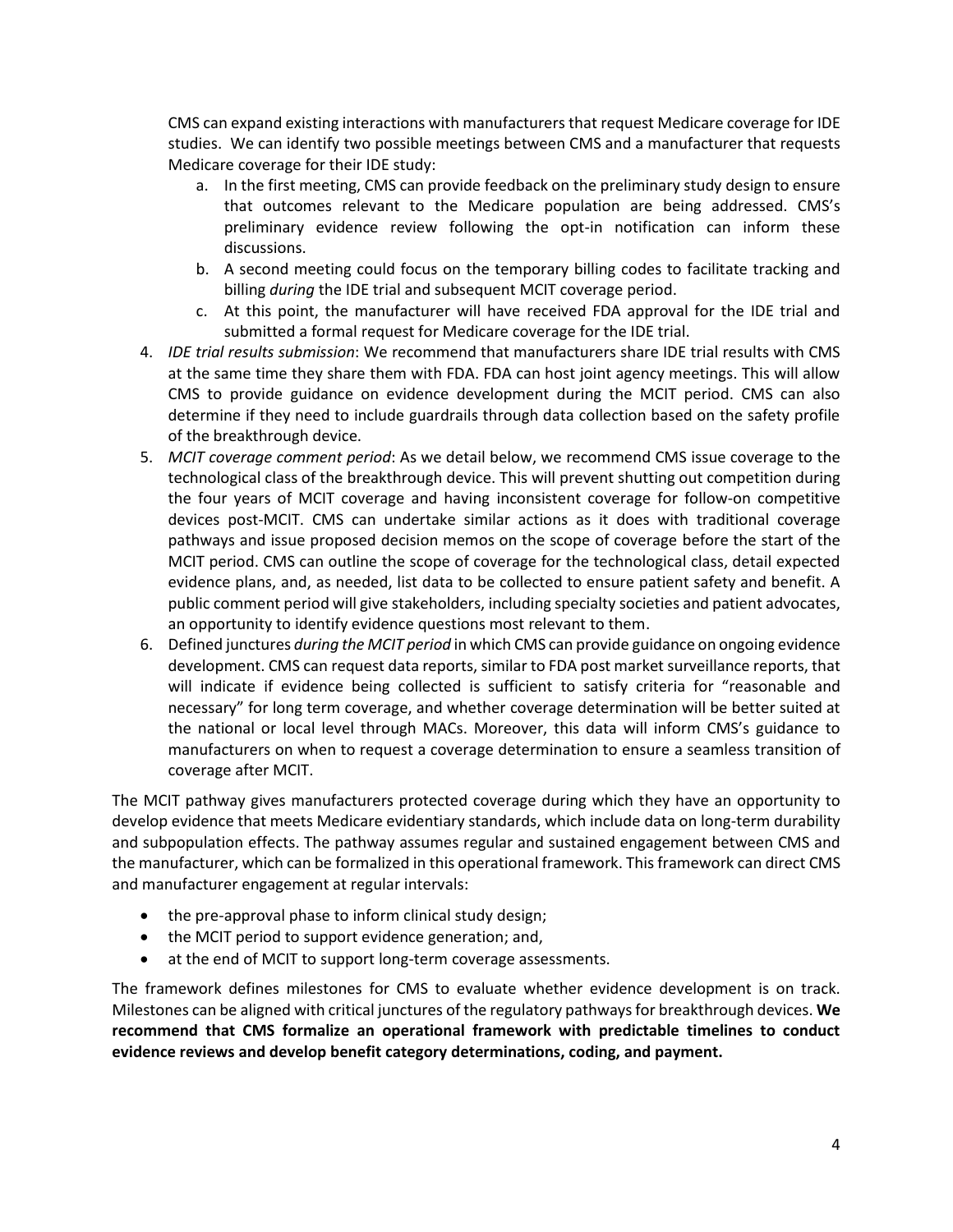Given the opt-in design of the MCIT pathway, a formal operational framework as described will be beneficial in establishing transparency, time, and resource expectations for both manufacturers and CMS. As CMS gain experience in the MCIT pathway, the framework can establish accountability and identify ways to improve performance.

# *III. Impact of Breakthrough Device Volumes*

In the interim final rule, CMS solicit comments on whether the assumption about the potential volume of breakthrough designations was flawed such that the public did not have meaningful opportunity to comment. We note that breakthrough designation is proprietary and manufacturers may opt to withhold this information. It is unlikely that the public can be aware of the scope of the program at any given time unless the FDA shares aggregated information. As such, we do not think CMS's assessment was flawed. However, the growing breakthrough device volume underscores the need for CMS to engage with the FDA on a regular basis to plan and allocate resources to support the MCIT pathway and downstream coverage assessments.

The FDA's Breakthrough Devices Program (BDP) has grown significantly since it was first established in 2016. Their announcement of over 400 breakthrough designations as of February 2021 indicates almost a 100% increase from the total designations between December 2016-Janary 2020.<sup>3</sup> We expect that the MCIT coverage pathway will further motivate technological development such that the BDP will continue to grow. We note that not all breakthrough devices will be eligible for MCIT based on their benefit category. However, given the CMS resources required for the MCIT program, CMS will benefit from periodic updates from the FDA on the BDP. These updates can aggregate the breakthrough designations by clinical area. These updates can inform CMS in how best to address evidence questions relevant for Medicare patients, which in turn, can inform evidence assessments in the pre-MCIT phase.

### Breakthrough Technology Coverage Forum

Periodic updates from the FDA on aggregate breakthrough device designations present an opportunity for CMS to engage with stakeholders to inform preliminary evidence assessments. Specifically, CMS could engage with manufacturers, clinicians, specialty groups, and other stakeholders that will benefit from MCIT coverage. The focus would not be product specific, but rather clinical areas of expected innovation. CMS can have directed but nonbinding discussions on what are the key evidence questions for Medicare patients that can inform evidence development.

CMS can promote effective use of breakthrough devices absent a broad clinical evidence base through informed guidance on evidence generation. This forum will increase CMS's understanding of the breakthrough device pipeline. CMS will also be better positioned to develop guidance on post-market evidence as well as the appropriate means to generate the evidence. CMS guidance on post-market evidence could be similar as the FDA guidance for industry and FDA staff on regulatory issues for medical devices that inform clinical development. Further, these preliminary discussions can address how to generate data to make data collection efforts least burdensome, efficient and informative. Recommendations from these forums will guide evidence reviews during in the pre-MCIT coverage phase and enable more directed discussions between CMS and manufacturers. By having FDA participate in these forums, it will allow manufacturers to consider how to evaluate outcomes within the IDE clinical trial and post marketing requirements.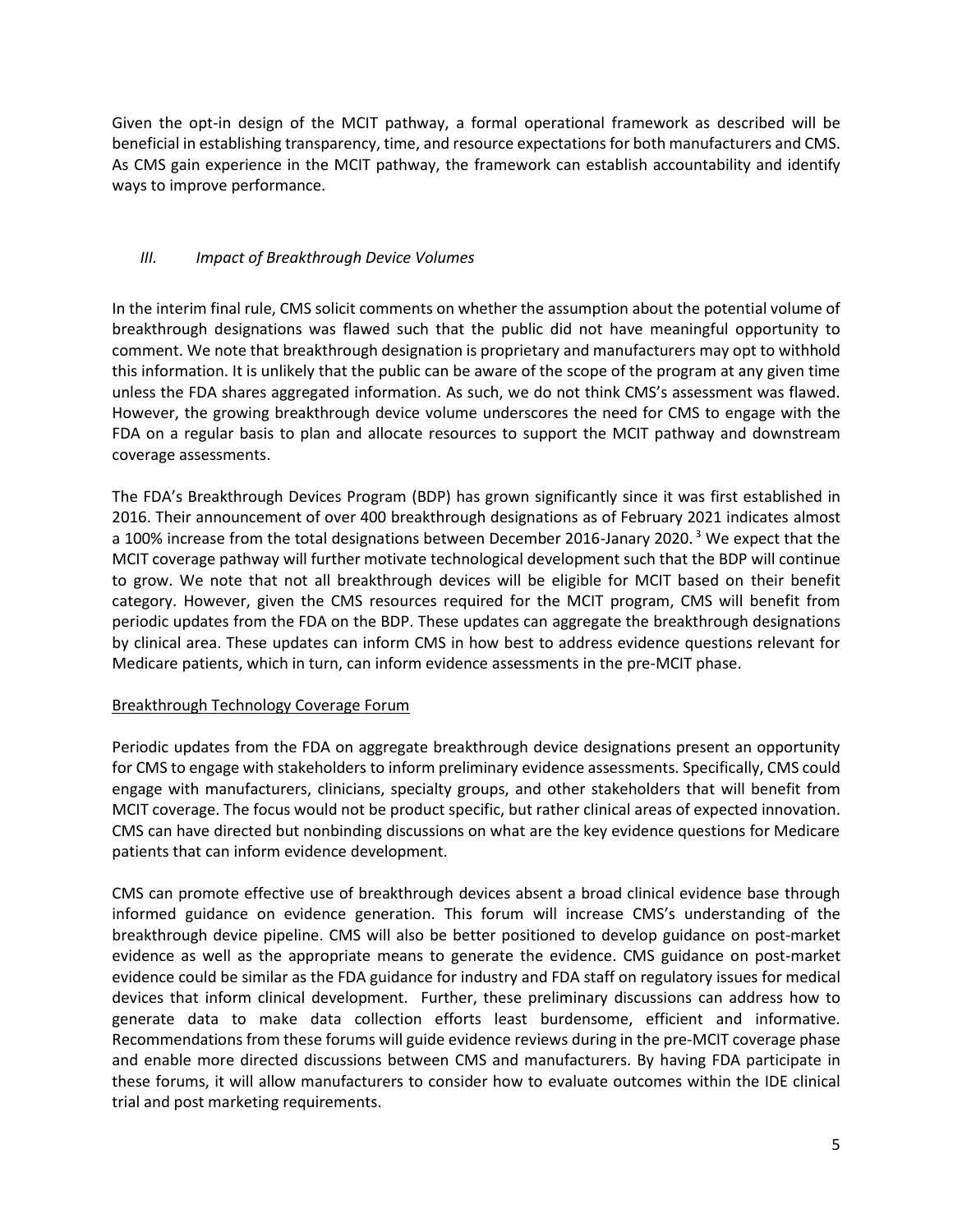One option to do this is by expanding the scope of Medicare Evidence Development and Coverage Advisory Committee (MEDCAC). MEDCAC already has the directives to perform horizon scanning to help identify technologies that may be appropriate for Medicare coverage.<sup>4</sup> MEDCAC can expand this work by assessing the breakthrough device pipeline and conducting preliminary assessments. Importantly, the MEDCAC structure of appointed members would not further constraint CMS resources to perform these functions.

This coverage forum, in conjunction with the MCIT operational framework can increase CMS's engagement with manufacturers, FDA, and other relevant stakeholders. It can support CMS partnerships with specialty societies and other organizations involved in data collection can further inform evidence development in different clinical areas.

### Increasing CMS Resources to Support MCIT Coverage Activities

Ensuring CMS has adequate resources and capacity to engage with manufacturers during the MCIT process will be crucial to the success of the MCIT pathway. The final MCIT rule already committed CMS's time, capacity, and resources to fulfil the goals of the MCIT pathway. Stakeholders are concerned that CMS is already resource constrained and may not be able to fulfil the expectations. Over the past decade, CMS resources in areas related to new technology and access have declined.<sup>5</sup> As noted in the interim final rule, this mismatch will be exacerbated by the growing number of therapies in the BDP. Programs like the MCIT pathway are likely to generate manufacturer interest in developing breakthrough therapies.

In the short-term, CMS could rely on existing interactions to coordinate with FDA and manufacturers. The operational framework is based on existing points of contact between CMS and manufacturers that can be used to fulfill expectations for MCIT. CMS may also leverage existing collaboration with the FDA for subspecialty expertise to inform evidence development. However, short term considerations may not be sufficient for long-term sustained success for this pathway. As the pipeline of breakthrough therapies grows, existing resources and mechanisms may not be sufficient. CMS will need medical officers with subject matter expertise, and a greater number of personnel to manage operational elements of MCIT and downstream coverage assessments. Coverage forums through MEDCAC may inform evidence assessments. However, CMS should consider further steps within its administrative authority to make such personnel shifts to support all MCIT activities.

Beyond that, there is a need for collaborative action to provide increased resources. Congressional appropriations and dedicated user fees have driven the FDA's substantial progress in supporting breakthrough innovation. Since 2002, the FDA has had the authority to collect user fees from device manufacturers to help increase the efficiency of its regulatory processes and reduce the time to bring safe and effective medical devices to market through the Medical Device User Fee and Modernization Act (MDUFMA).<sup>6</sup> **We recommend CMS consider similar mechanisms to increase resources through dedicated appropriations or a statutory user fee program** to fulfil activities related to MCIT and other coverage pathways that are critical for innovative technologies.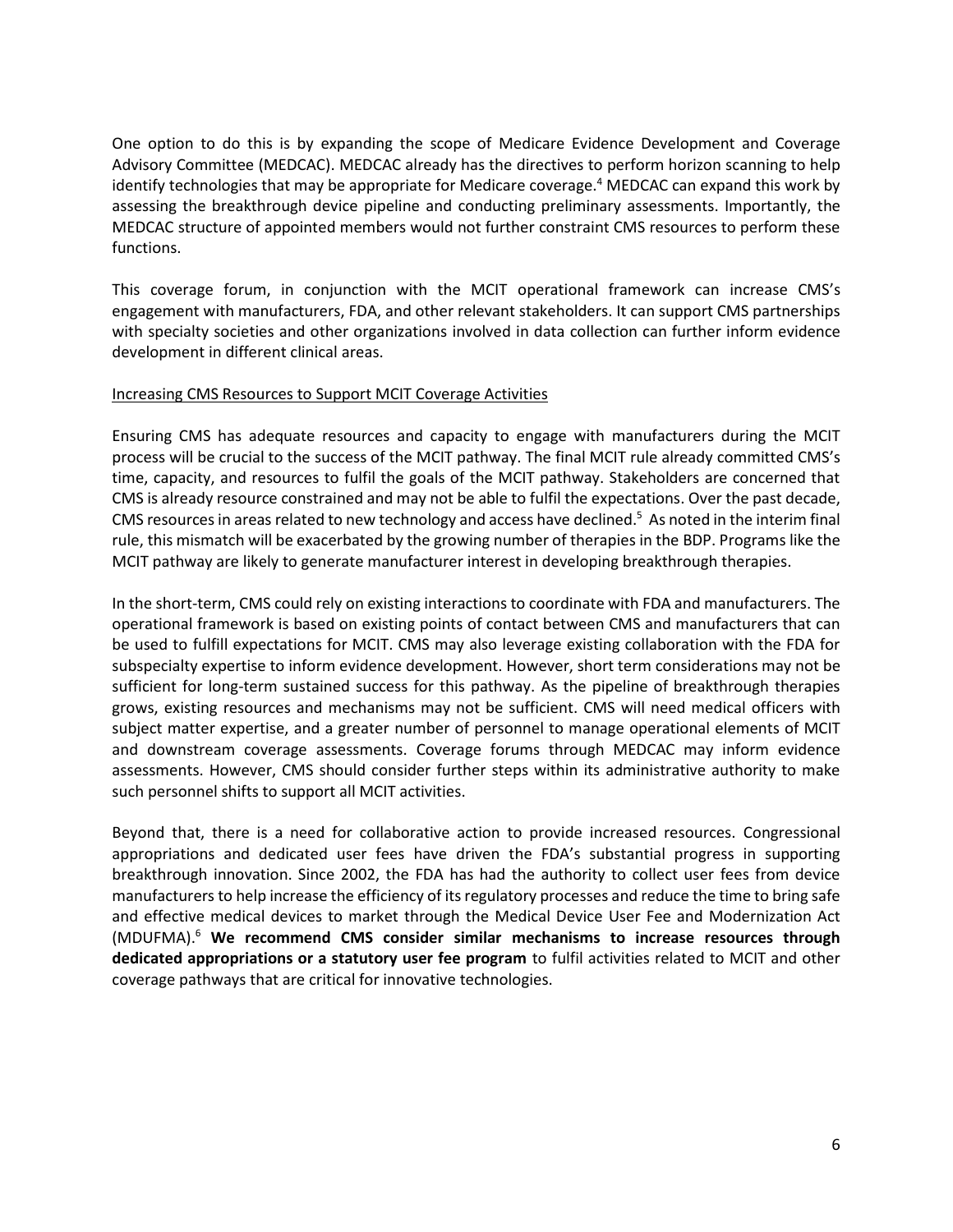### *IV. Medicare Patient Benefit & Protection*

The EO that formed the basis of the MCIT pathway also included the directive to make coverage of breakthrough devices widely available, consistent with the principles of market-based policies, patient safety, and value.

There are two revisions to the final rule that appear to be contrary to the EO directives. The first revision was about extending MCIT coverage to device iterations that were submitted as supplements under the original Premarket Approval Application (PMA). Breakthrough devices represent rapid innovation, not just in part of one manufacturer. Breakthrough devices, especially those in the de novo and PMA tracks establish regulatory standards and characteristics by which follow-on devices are evaluated. It is expected that follow-on technologies will receive market approval after the breakthrough technology. Device iterations or similar devices can be submitted for FDA approval outside the original PMA after FDA approval of the original breakthrough device. For example, in 2011, the FDA approved the Sapien transcatheter heart valve for transcatheter aortic valve replacement. This technology had received breakthrough designation.<sup>7</sup> Within four years there were two product iterations under the original PMA, one competitive follow-on device with a subsequent iteration, and five label expansions for both technologies.<sup>8</sup>

Extending MCIT coverage only to device iterations approved as supplements to a PMA will create an unfair advantage to a single manufacturer and will restrict competition during MCIT coverage. Further, if the original device fails to develop adequate data, the entire technological class will be at a disadvantage until a subsequent device can undergo traditional coverage assessments. This creates the risk of disrupting the market for follow on competitive devices. **We recommend that CMS extend MCIT coverage to the technological class of the breakthrough device, and include device iterations and follow-on devices**.

A second revision to the final rule was the terms in which MCIT coverage sunsets. The revised MCIT policy no longer included the terms that CMS will automatically open a national coverage determination (NCD) within six months of the end of the MCIT period absent an open local coverage determination (LCD) request. The revised policy relies on the manufacturer to select a permanent coverage route, with the default option of claim by claim adjudication by MACs. This revision may result in uneven coverage across MAC jurisdictions, which can mean uneven access for Medicare patients across the US. Also, for devices paid through bundled payments, this policy can result in coverage and payment for a technology that may not have met reasonable and necessary thresholds, which can result in Medicare waste or even patient harm. **We recommend that CMS direct an evidence review prior to the end of MCIT to inform manufacturers which coverage route would be most appropriate to ensure the most benefit to Medicare patients.** Without this evidence review, manufacturers will not be motivated to develop evidence during the MCIT period, which is contrary to the intent of the pathway. CMS can inform manufacturers on *when* it would be most appropriate to go through the coverage route best suited for the device.

The EO also highlights the principles of patient safety and value. In the interim final rule, CMS solicit comments on whether the revisions in final rule adequately addressed the public's concern of safety and clinical benefit to the Medicare population.

The BDP represents an expedited approval pathway on the basis of preliminary clinical data. Breakthrough devices are often approved on short-term effectiveness surrogate endpoints which may not be indicative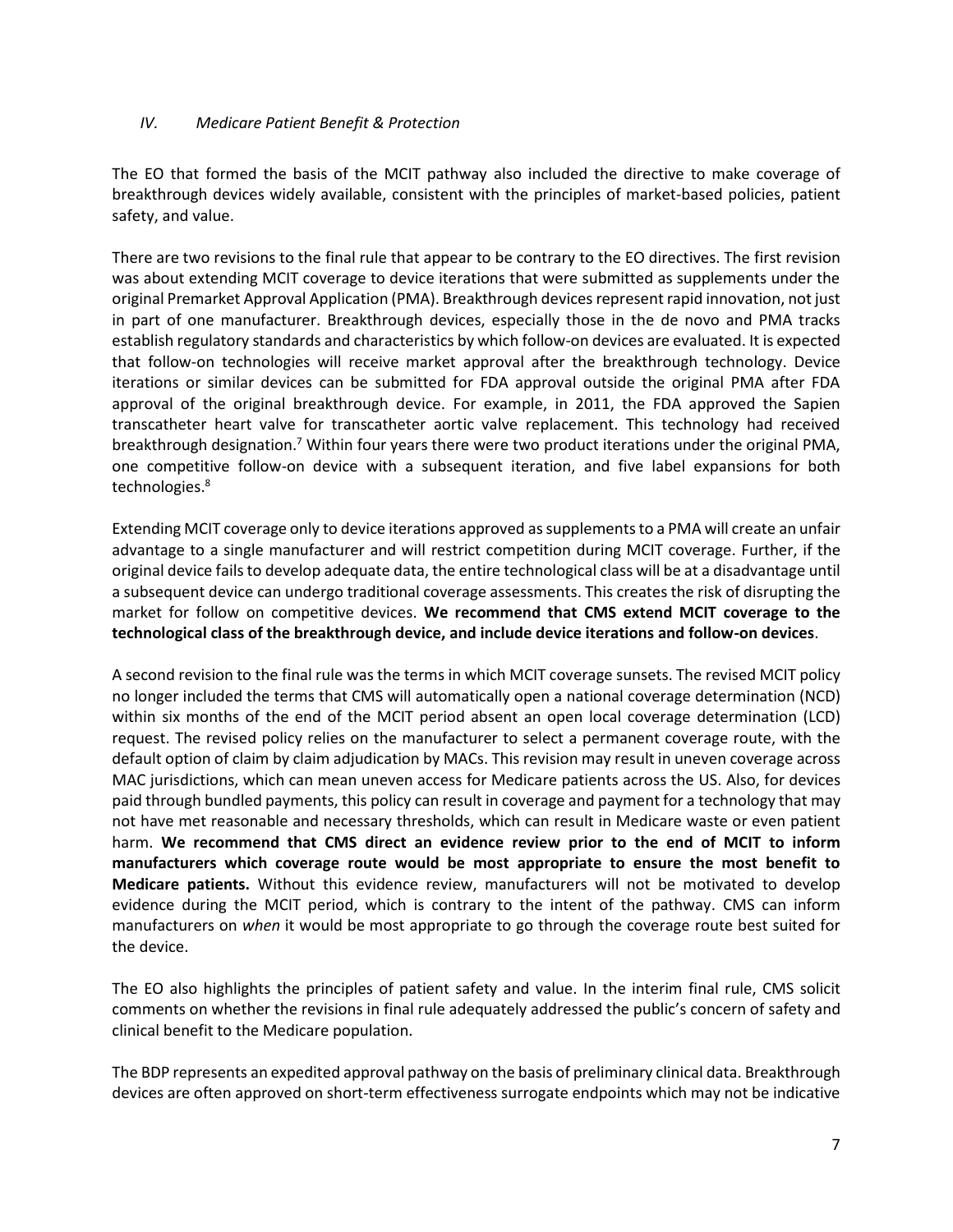of device performance on clinical outcomes.<sup>3</sup> Further, the FDA has indicated that for breakthrough devices, they will accept greater uncertainty on the risks and benefits during pre-market review under the condition that manufacturers meet post-market controls and studies.<sup>3</sup> Breakthrough devices are treated as such for the potential benefits in treatment outcomes and addressing unmet needs. However, it cannot be understated that at FDA approval there is great uncertainty about the clinical outcomes and treatment benefits. These evidence questions are meant to be addressed in the post market setting with FDA oversight.

The final rule gives CMS the authority to remove a breakthrough device from MCIT following a medical safety communication or warning letter from FDA or if the FDA revokes market authorization. We note that safety warnings and letters have been issued for products that have been deemed "reasonable and necessary" by Medicare. Further, safety concerns can be due to many issues including operator training, batch manufacturing issues, etc. We believe there are alternative ways to ensure the safety and clinical benefit of Medicare patients through CMS directed actions during the pre-MCIT phase, during MCIT coverage, and post-MCIT coverage.

### Ensuring Safety and Benefit during the Pre-MCIT Phase:

Evidence assessments through the breakthrough device coverage forums and the MCIT operational framework allow CMS to set guardrails or criteria by which they can ensure safety and outcomes of Medicare patients. Evidence reviews during pre-MCIT phases in can include safety assessments based on clinical trial patient selection criteria, expected co-morbidities, device mechanism of action and risk profile. In addition, the operational framework can include discussions of safety ahead of coverage assessments. The final rule outlines three activities to ensure safety of patients:

- 1) CMS will indicate publicly available clinical evidence related to the device,
- 2) CMS will engage with stakeholders notably specialty societies with expert knowledge of the available treatments, and
- 3) CMS will coordinate with FDA to receive regular feedback on important safety signals and concerns.

We agree with all these safety measures and encourage CMS to formalize them in the operational framework described above. The evidence assessments during the pre-MCIT phase afford CMS and stakeholders the opportunity to evaluate two key questions:

- 1) Which outcomes are most relevant to meet Medicare's reasonable and necessary evidence threshold, and
- 2) What data collection model would best address the evidence questions.

Pre-MCIT evidence assessments in the coverage forum can be an opportunity to engage with health technology companies that develop data collection models that incorporate real world data sources and facilitate data linkages. These mechanisms can ensure that key outcomes are captured with minimal provider burden. CMS, by including data collection considerations in preliminary evidence reviews, can encourage and drive investments in data collection methodologies that minimize provider and administrative burdens.

### Ensuring Safety and Benefit during MCIT Coverage:

The MCIT pathway is designed as a bridge between FDA approval and Medicare coverage that allows manufacturers to fill the gaps in evidence to satisfy the standard for "reasonable and necessary" in order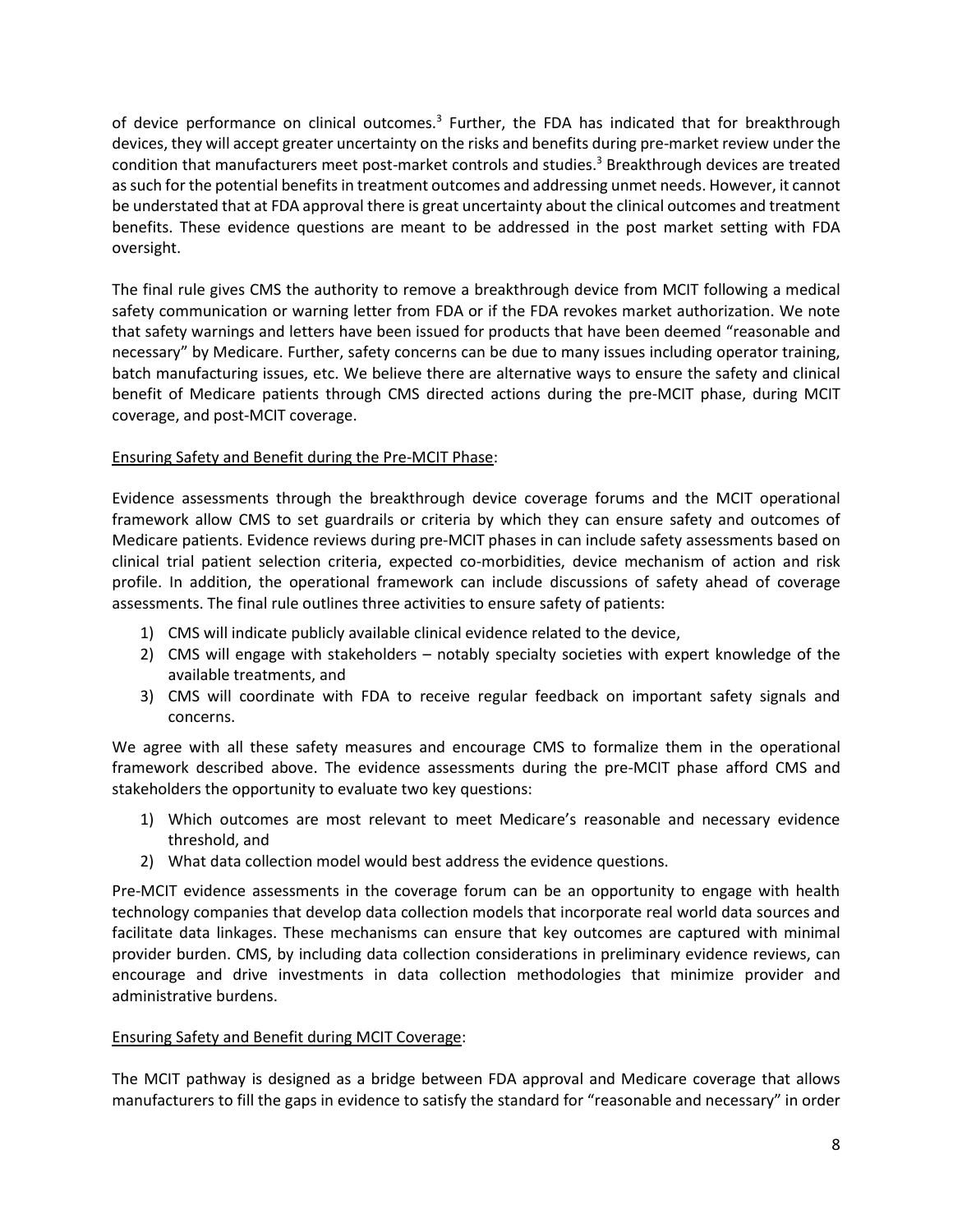to secure favorable coverage. The success of the MCIT pathway depends on the extent to which manufacturers and other stakeholders can develop evidence during the MCIT coverage period. CMS can ensure success of the pathway by guiding and directing evidence generation before and during the MCIT coverage period. Through the coverage forums and operational framework, CMS has many points of engagement with manufacturers and stakeholders to identify they evidence questions that need to be addressed during the MCIT coverage period. However, as detailed above, CMS also has a role in upholding safety and benefit of Medicare patients. CMS can uphold the safety and benefit of Medicare patients during the MCIT period by ensuring quality of care, and, should the need arise, evaluate effectiveness and treatment outcomes from breakthrough devices with higher risk profiles. We recommend that during the pre-MCIT evidence assessments, CMS evaluate how can they can ensure safety and benefit of Medicare patients during the MCIT coverage period. Specifically, CMS's review of preliminary clinical evidence, manufacturers' evidence development plans, and stakeholder input can inform their assessment of what guardrails can be included during MCIT coverage to ensure patient safety and benefit.

Since 2006, CMS have used its authority under Section  $1862(a)(1)$  (A) and Section  $1862(a)(1)$  (E) of the Social Security Act (the Act) to require data collection as a condition of coverage for certain medical products. Breakthrough devices by virtue of their designation, will be provisionally treated as "reasonable and necessary" under Section1862(a)(1)(A) of the Act under the MCIT pathway. Accordingly, under this section of the Act CMS is able to require data collection on patient criteria. This form of data collection can be used to ensure quality of care by setting patient, operator or facility criteria.

For breakthrough devices with higher safety risk profiles, CMS can consider alternative means to issue coverage while maintaining guardrails to ensure patient safety and benefit. CMS can still provide coverage through section  $1862(a)(1)(E)$  of the Act. By invoking this section of the Act, CMS can apply their longstanding Coverage with Evidence Development (CED) policy to evaluate effectiveness and outcomes of breakthrough devices on Medicare patients. The CED policy was developed to provide access to technology that had insufficient evidence to satisfy criteria for Medicare coverage and thus has the same goals and objectives of the MCIT policy. In these cases, CMS can issue a CED policy for a defined term, with the intent of generating evidence to meet the "reasonable and necessary" standard for Medicare coverage.

We note that not all breakthrough devices may require data collection or formal evidence development through a CED policy. However, given the clinical uncertainties of breakthrough devices, **we recommend CMS consider data collection through Section 1862(a)(1) (A) and Section 1862(a)(1) (E) as options to extend access to patients while ensuring their safety and benefit from higher risk devices.**

### Ensuring Safety and Benefit Post-MCIT

As detailed above, we recommend CMS undertake an evidence review prior to the end of the MCIT period for the breakthrough device to determine whether there is sufficient evidence to meet the "reasonable and necessary" standard for Medicare coverage. This will ensure patient safety and benefit, and avoid Medicare waste. This juncture presents another opportunity to evaluate relevant safety concerns from the FDA and other stakeholders. For devices with outstanding evidence questions post-MCIT that fail to meet the "reasonable and necessary" standards codified in regulations, CMS can maintain coverage under section 1862(a)(1)(E) with continued evidence development.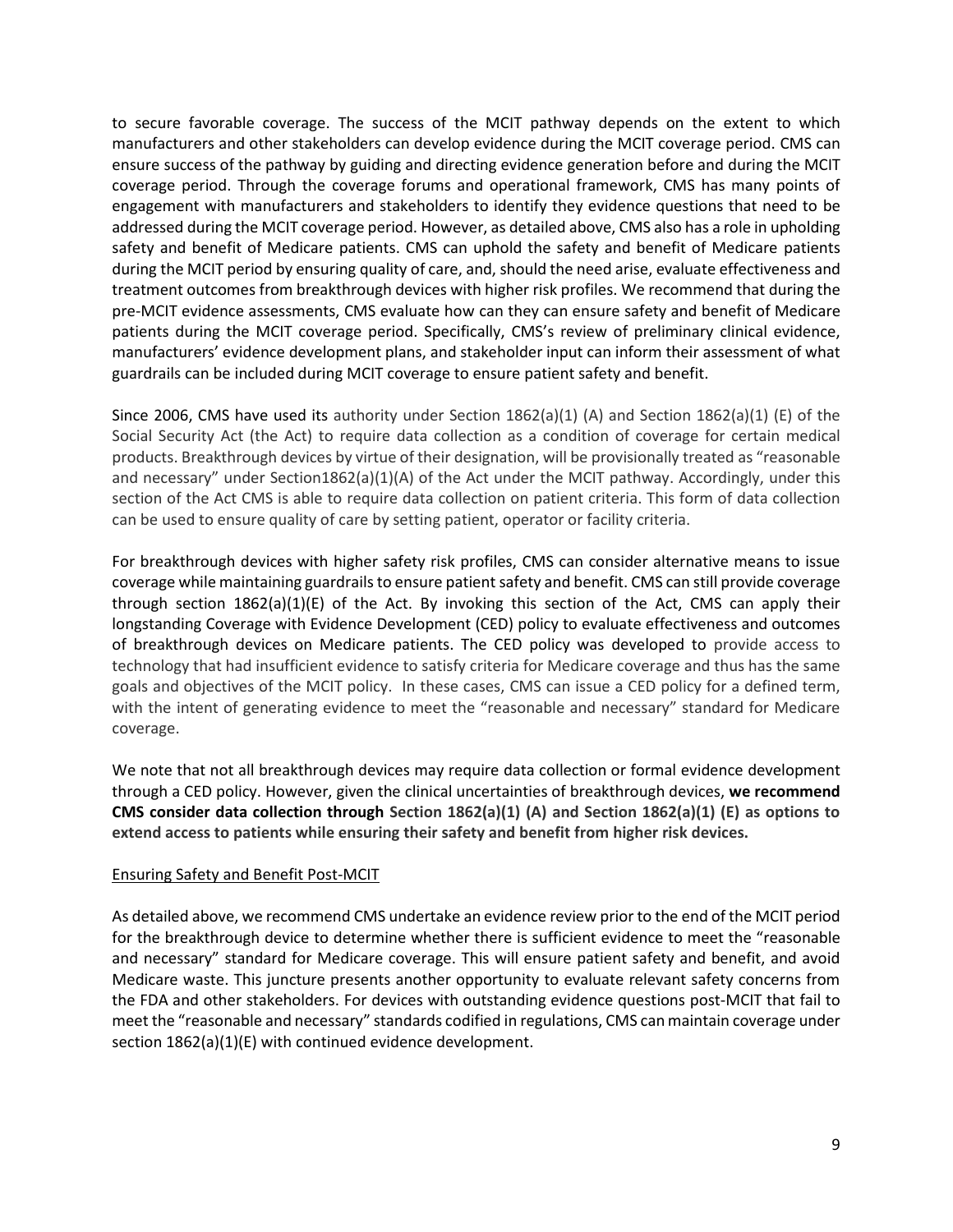### *V. Public Requests for a More Detailed Proposal*

### Codifying "Reasonable and Necessary" into Regulation

CMS finalized the proposal to codify into regulation the long-standing sub-regulatory definition of "reasonable and necessary". It will be important for CMS to clarify *how* CMS or MACs will determine the threshold for "reasonable and necessary" for breakthrough devices, which may necessitate regulatory guidance on what type of evidence supports a "reasonable and necessary" determination.

CMS can develop guidance on the evidentiary threshold for technological classes of breakthrough devices from discussions in the coverage forums described above. Following these coverage forums, CMS can release guidance on key evidence questions or areas that should be addressed to satisfy formal definitions of "reasonable and necessary". Manufacturers can then incorporate CMS's guidance about reasonable and necessary evidence in their clinical trial plans.

Our comments about codifying "reasonable and necessary" into regulation are limited in scope to breakthrough devices. We note, however, that codifying "reasonable and necessary" into regulation has far reaching consequences beyond breakthrough devices. In the interim final rule, CMS requests comment on whether the public had opportunity to comment on the proposed rule and whether interested parties had fair opportunities to present contrary facts and arguments to improve the rule. We believe that a separate rule making process will garner greater opportunities for the public to comment on this significant proposal. **We recommend CMS undergo a separate rule making process regarding its proposal of codifying the Reasonable and Necessary definition into regulation.**

### Adopting Commercial Coverage Policies

The final rule gives provides for the review of commercial insurance policies in the assessment of the "appropriateness" criterion of the "reasonable and necessary" definition. Specifically, CMS proposes to allow for a commercial market analysis "if an item/service *fails* to fulfil the existing factor (3) criteria defining appropriate for Medicare patients".

In the interim final rule, CMS solicits comment on whether the public had opportunity to comment on the proposed rule and whether interested parties had fair opportunities to present contrary facts and arguments to improve the rule. CMS indicated that they would move forward with the provision, and would accept public input on their methodology. We appreciate CMS's willingness for public input and postpone implementation of this provision at this time. However, we note that CMS did not directly address commenters concerns regarding the implications of adopting any commercial coverage policy.

Commenters expressed concern with the prospect of applying private payer policies to Medicare patients as the respective patient populations are distinct. Commenters also expressed concerns that by considering "appropriate" an item or a service that failed to meet established criteria defining "appropriate" can result in two tiers of Medicare coverage:

• First tier: items and services that did not fail the established criteria defining appropriate, and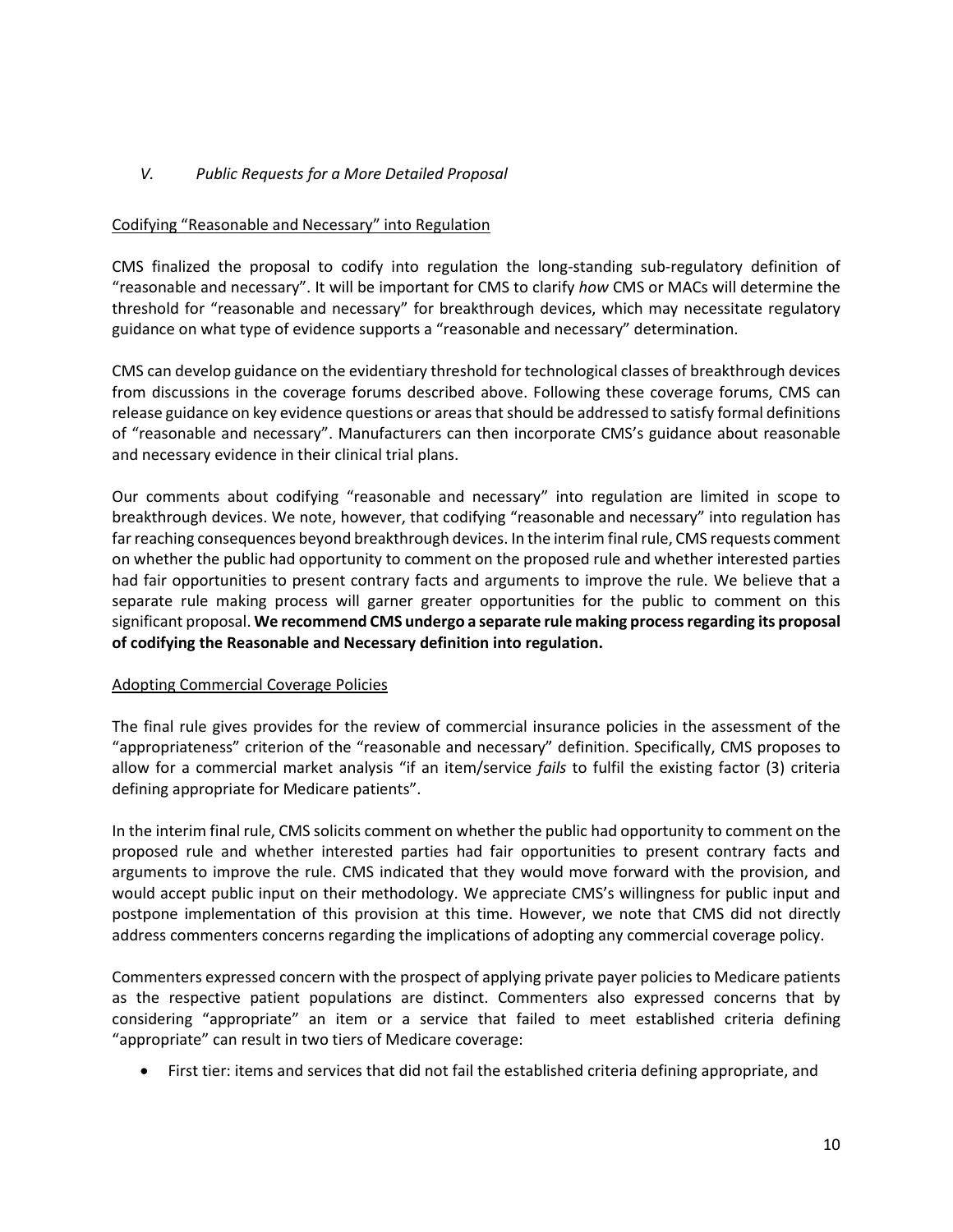• Second tier: items and services that failed to meet the established criteria, but are covered in commercial policies.

There are many considerations to evaluating commercial coverage policies. In addition to a draft methodology of how CMS will evaluate commercial policies for certain items and services, we suggested that there should be an equal, if not greater, consideration for how plans

- inform coverage policies,
- determine what is medically necessary,
- conduct their evidence reviews and technology assessments, and
- determine the scope, breadth, and depth of coverage.

These processes are heterogeneous and not always transparent across the private payer market. There is a high degree of variability in how plans cover medical interventions. A study by Chambers and colleagues suggest that private plans' coverage for Medicare covered items vary and can be more or less restrictive than in Medicare.<sup>9</sup> The evidentiary threshold to determine a coverage policy also varies considerably across plans.<sup>10</sup> Further, unless plans post their coverage policies publicly, the information is sensitive and may not be easily accessible. There might be even less coverage for technology that is perceived as emerging. Private payers may also consider cost effectiveness data to inform their coverage decisions and have medical management measures, such as step therapy and prior authorization, built into coverage. These implementation conditions differ from Medicare and can complicate the use of private payer policies for Medicare patients.

As we detailed earlier in our comments about codifying "reasonable and necessary," the impact of this provision will have far reaching impact beyond breakthrough devices. We believe that a separate rule making process will garner greater opportunities for the public to comment on this significant proposal. **We recommend CMS undergo a separate rulemaking process regarding the Reasonable and Necessary definition, including the proposal to evaluate commercial policies for the purposes of informing Medicare coverage.** 

### *VI. Adequacy of Rulemaking Process*

In the interim final rule, CMS requests comments on whether there were any procedural issues with the rulemaking process. They also ask if the January 2021 MCIT rule be allowed to go into effect, amended, rescinded, or further delayed pending review by CMS. We find that there were no procedural issues with the rule making process.

**We recommend that CMS amend provisions of the January 2021 rule. We also recommend that CMS delay implementation of MCIT while they go through a separate rule making process on codifying "reasonable and necessary" into regulation. During this delay, CMS can address the operational concerns of the MCIT pathway that remain outstanding.** The MCIT pathway presents an opportunity to ensure rapid patient access to breakthrough devices which can have meaningful impacts on patient care and outcomes. However, the success of this pathway depends on the extent to which it can be operationalized and ensure the safety and health outcomes of Medicare patients.